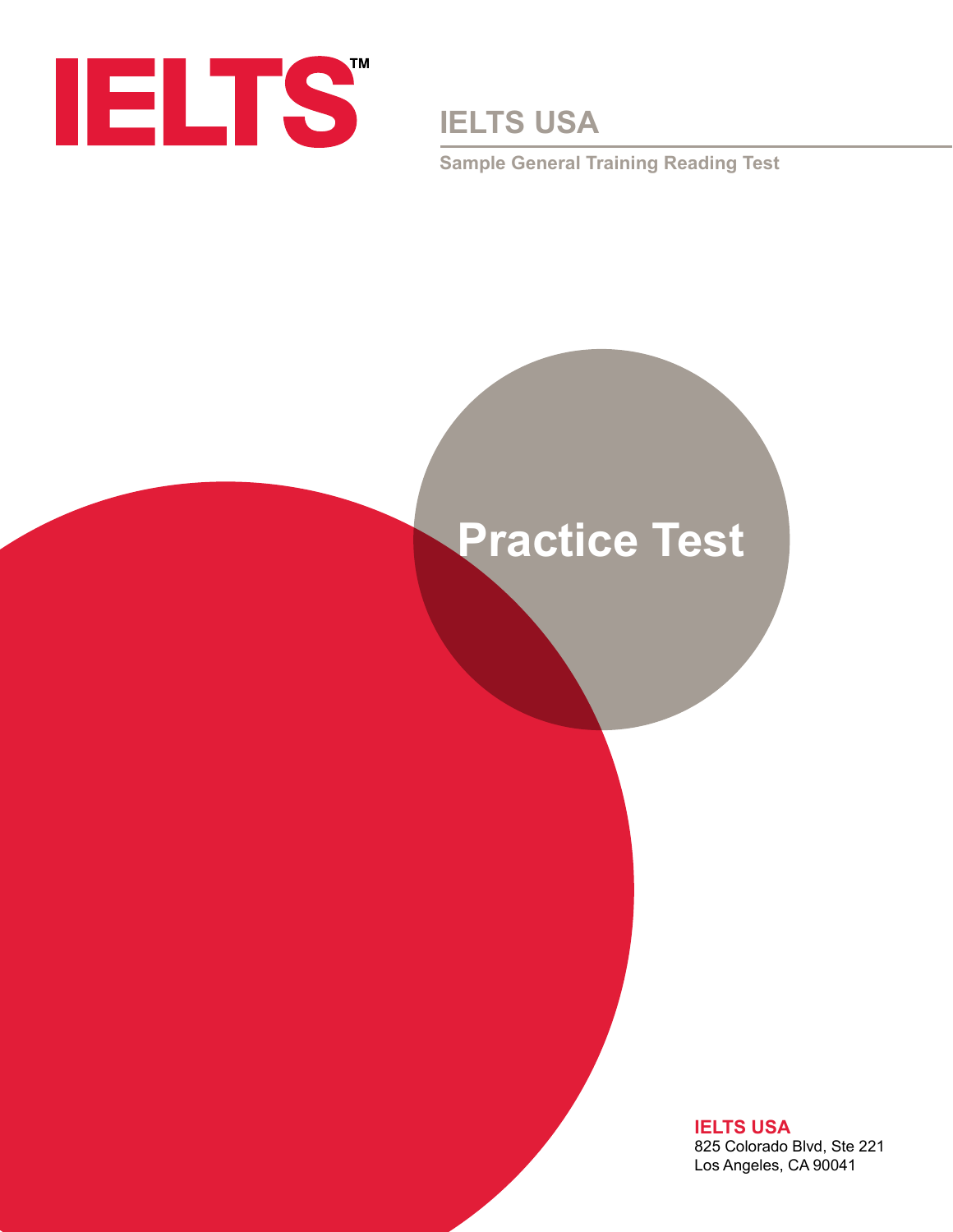



#### **General Training Reading 1 Hour**

# **INSTRUCTIONS TO CANDIDATES**

Do not open this question paper until you are told to do so.

Write your name and candidate number in the spaces at the top of this page.

Read the instructions for each part of the paper carefully.

Answer all the questions.

Write your answers on the answer sheet. Use a pencil.

You must complete the answer sheet within the time limit.

At the end of the test, hand in both this question paper and your answer sheet.

# **INFORMATION FOR CANDIDATES**

There are 40 questions on this question paper. Each question carries one mark.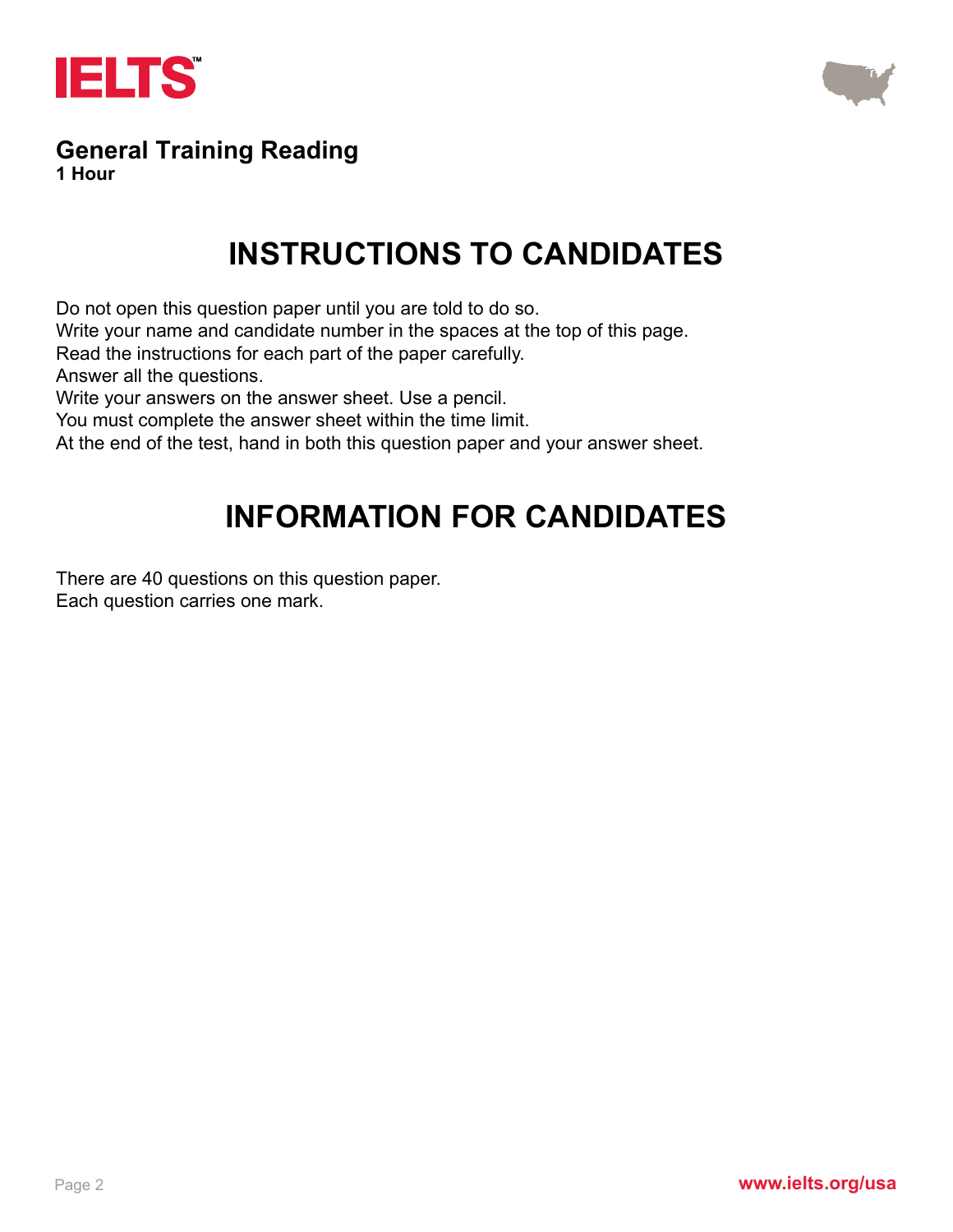



#### **SECTION 1 Questions 1–14 Read the text below and answer Questions 1–7.**

# **A CURE FOR THE COMMON COLD?**

The average person comes down with three colds a year, each lasting for about nine days. There is still no cure but the following advice may help.

Take time off work, because your body will fight off the cold virus better if it is well rested. However, if you have to work, avoid close contact with your co-workers as the virus is contagious. Wash your hands frequently or use an alcohol-based disinfectant gel. Non-sedating allergy medications, which you can buy from a chemist, can decrease drowsiness and also alleviate the problems of a runny nose, watery eyes and blocked sinuses.

As soon as you feel a cold coming on, boost your fluid intake. Water or juice is ideal but hot herbal teas with lemon will help thin mucus and expel it from the body. A warm gargle with salt water will relieve a scratchy throat by reducing inflammation and clearing mucus and irritants. It also flushes out bacteria and viruses so it can be used as a preventative measure as well.

The warm moisture generated by a hot shower or bath will soothe and clear nasal passages. Inhaling steam over a bowl of hot water relieves congested sinuses, too. For a tickly cough, the latest research suggests that honey, either straight from the jar or dissolved in a hot drink, works as well if not better than costly lozenges and sprays.

A good diet is essential for a quick recovery, so start the day with a healthy breakfast including vitamin C in the form of fresh fruit or berries. For lunch, chicken soup is good, but be sure to add chunks of lean chicken meat, for protein helps build immune cells. Not only is this the perfect comfort food but it has been proven to be medicinally beneficial. For dinner, a spicy curry makes a good decongestant and some ingredients (ginger, garlic, chilli) are recognised as being anti-viral and anti-bacterial.

A little light exercise is beneficial, as this will enhance your emotional wellbeing, but don't attempt anything too strenuous. Finally, to recharge your body and regain your strength, you need a full eight hours' sleep.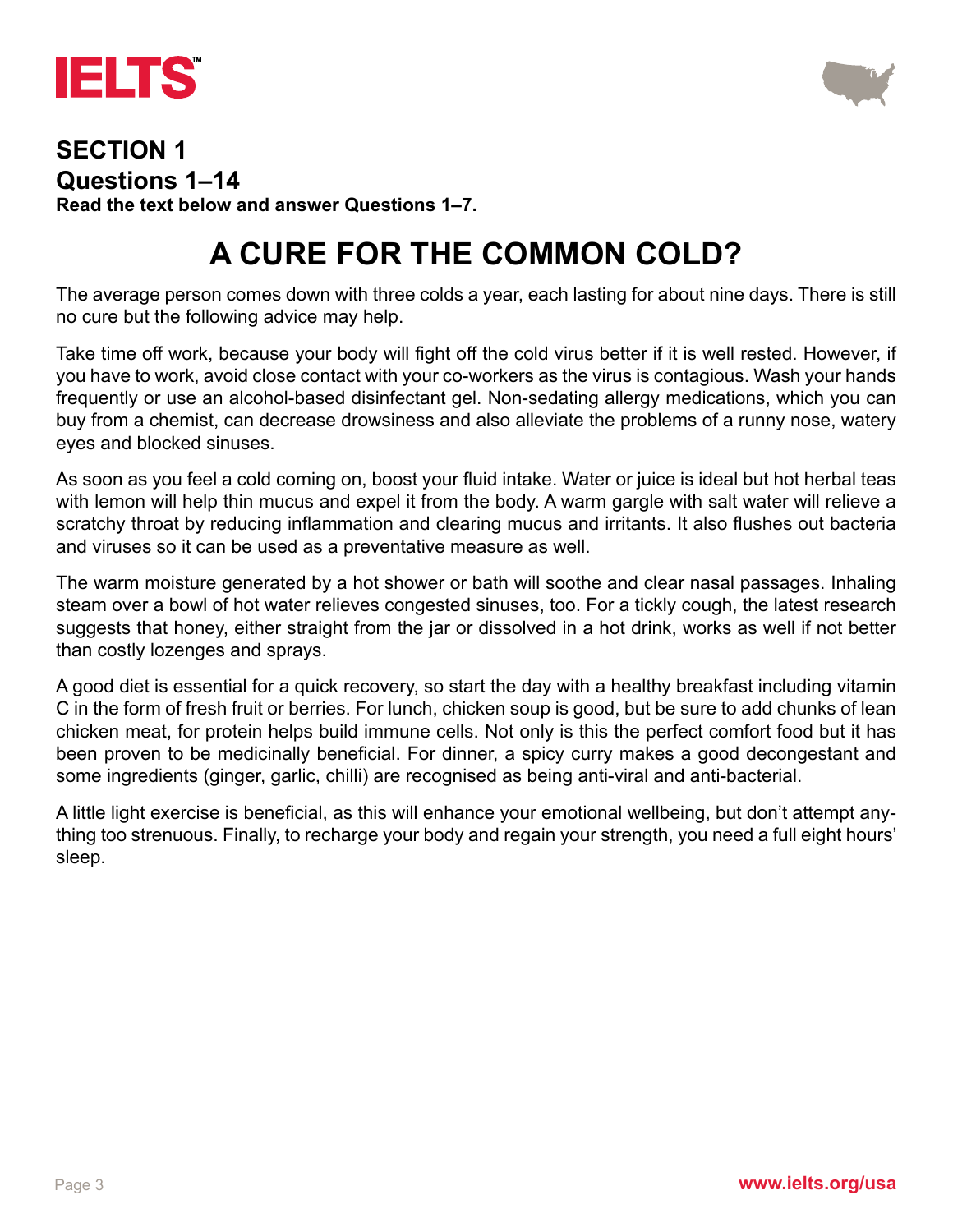



#### **Questions 1-7**

Complete the summary below. Choose NO MORE THAN TWO WORDS from the text for each answer. Write your answers in boxes 1-7 on your answer sheet.

People usually get three colds every year. When sick, it is good to stay away from work because you need rest and you could spread the illness to **1** …………………. . Reduce **2** …………………. and cold symptoms by using medicines that you can buy from a pharmacy.

Drink a lot and gargle with salt water to help clear your throat. Gargling with salt water is a good

**3** …………………. to keep you safe from future illness, too. Steam helps clear the nose and

**4** …………………., instead of expensive medicine, is good for a cough.

Take lots of vitamin C. Chicken soup is healthy and it is ideal **5** …………………., as well as having curative properties. In the evening, a meal of hot curry will clear the airways. This also has

**6** …………………. that can neutralise harmful bacteria and viruses. Some kind of **7** ………………….

is a good idea to improve your mood and sleep will help you to get better.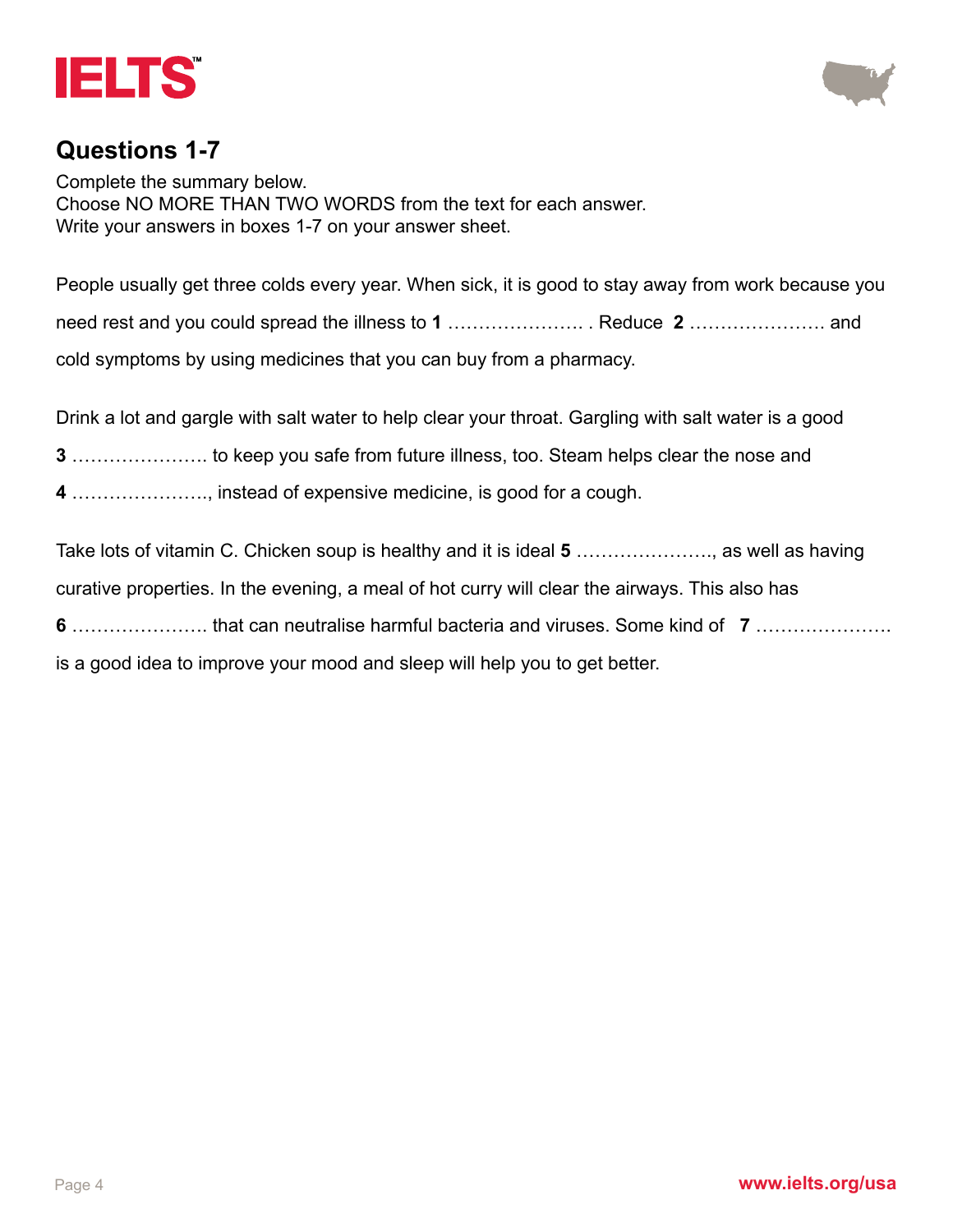



#### **Questions 8–14 Read the text and answer questions 8–14.**

### **CAR THEFT**

Car theft is a constant problem, but if you own a newer model of car, there is less likelihood of it being stolen. Newer models incorporate security systems that help prevent theft. However, thieves often steal car keys to access newer vehicles so it is a good policy to know where your keys are at all times. Never leave them in your car, even if it is parked in your garage at home. You make life easy for the burglar if you leave keys in a receptacle just inside the door or hanging from a hook. Think of a less obvious place, hidden from view. Once a thief has access to your keys, everything you own is at risk, including your personal safety.

While older cars are a potential target, there are some simple precautions you should take. Definitely, lock your car before you leave it, even for the shortest time, even in the driveway of your house. Think of installing an alarm or a steering lock or consider a mechanical immobilizer that fits across the steering wheel. This is a relatively inexpensive item but it is a good deterrent for thieves. They generally go for the easiest and fastest option.

Obviously, it is in your own interest to make your vehicle as difficult to steal as possible – not only to avoid stress and inconvenience, but also because your insurance premiums will soar if you make a claim. If you are unfortunate enough to have your vehicle stolen, phone the police immediately. You will need to provide information relating to your vehicle including make, model, year, colour, registration number and VIN (vehicle identification number). You need all of this when you file a stolen vehicle report. Police will also log any personal items that were in the vehicle. If these items include identifying documents such as a registration certificate, this will make the illegal resale of the vehicle simpler for the thieves, so keep these documents in a separate place.

Next, contact your insurance company. If your wallet was in the car and it contained credit cards, you will need to notify your bank. If your house keys were in the car, call a locksmith and have your locks changed, and if you are still making payments on the car, you will need to inform the finance company. Both your insurance company and the finance company will ask you for copies of the police report so it is best to obtain one in the first instance.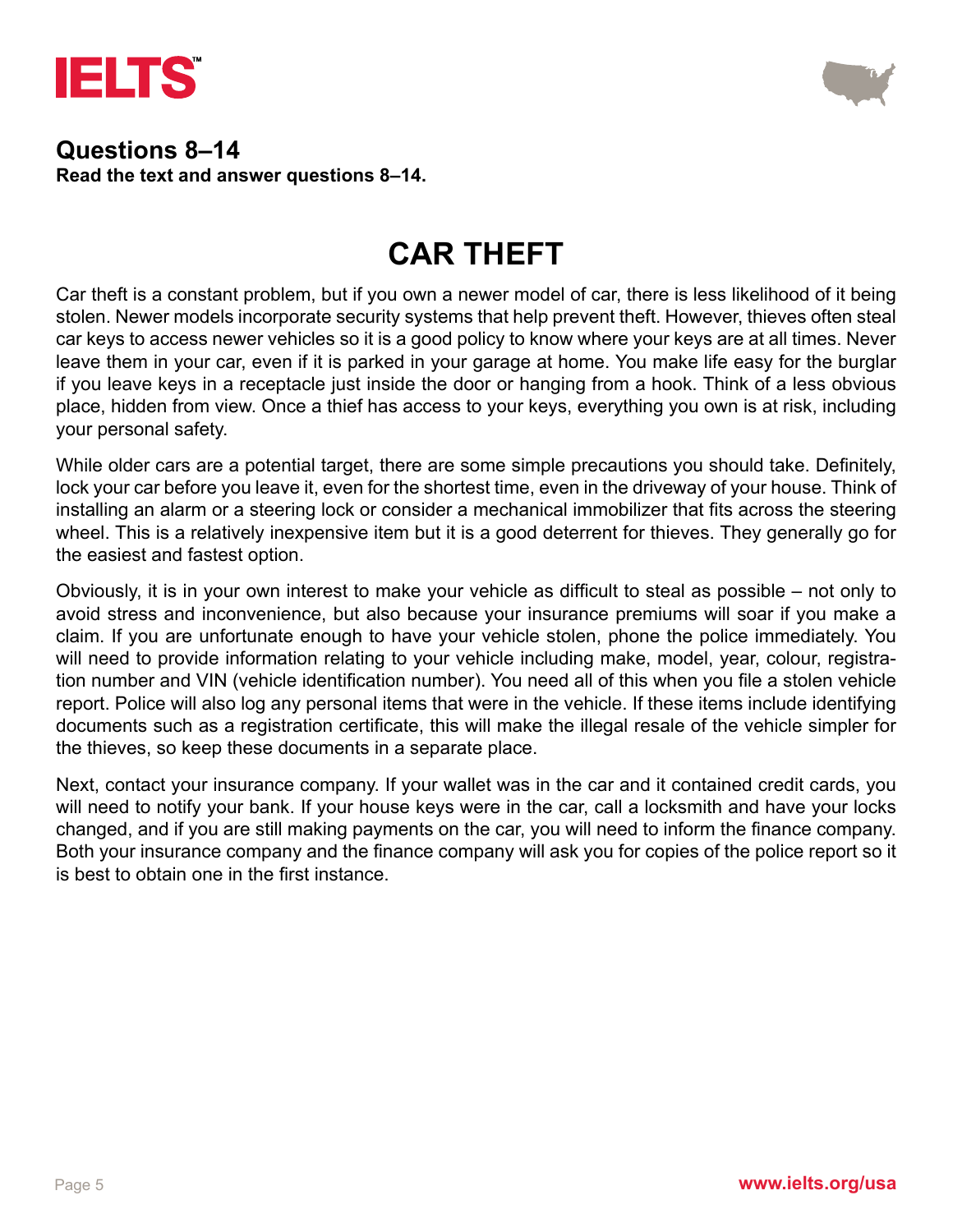



### **Questions 8-14**

Complete the notes below. Choose NO MORE THAN THREE WORDS from the text for each answer. Write your answers in boxes 8–14 on your answer sheet.

#### **Car theft**

- modern cars are more difficult to steal because of their **8** ……………….
- If they have your keys, burglars could steal your car or even threaten your **9** ……………….
- older models are easier to steal, so get an alarm or steering lock or use an immobilizer (cheap but effective **10** ……………….)
- the loss of your car is stressful and also makes your **11** ………………. more expensive
- if your car is taken:
	- call the police
	- supply all identifying information for vehicle fill out a **12** ……………….
	- NB: the **13** ………………. of the vehicle will be easier for the thieves if you leave official papers inside
	- call the insurance company, bank (if necessary), and the **14** ………………. if you owe money on the car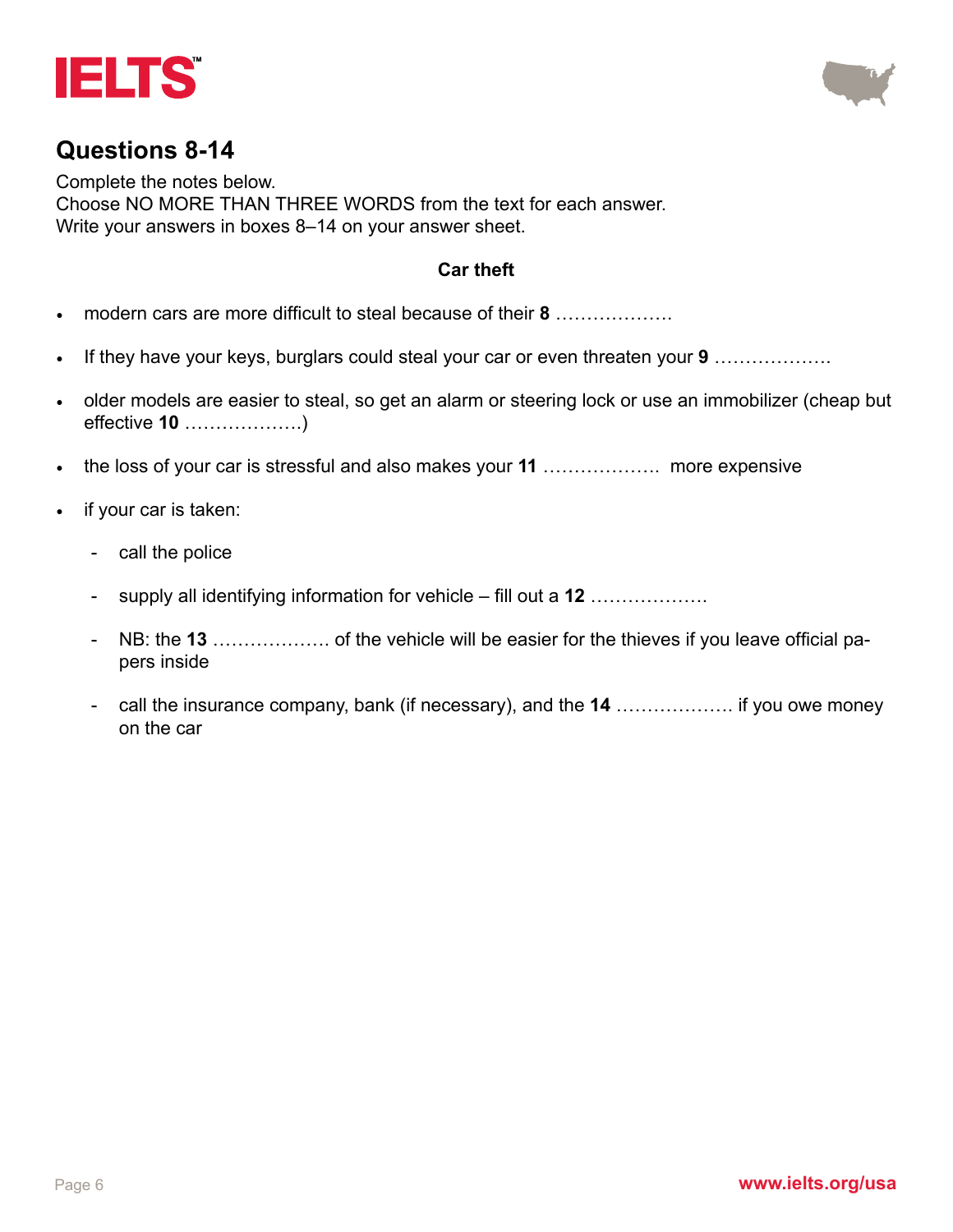



#### **SECTION 2 Questions 15-27 Read the text and answer questions 15-20.**

# **HOW TO WRITE A JOB TRANSFER REQUEST**

If you want to transfer to a division of the company in another city, you should write a job transfer application letter to your Departmental Head or Human Resources expressing your reasons.

Employees may seek a transfer:

- to undertake professional development (e.g. learn new skills or a new line of business)
- to confront new challenges (e.g. you have mastered all the duties related to your current position which has now become routine and you feel the need for a change)
- to break away from unrelenting tension or conflict within a team
- to cope with a change in life's circumstances (e.g. family illness, marriage, divorce, birth of a child)
- to recover from illness or manage the aging process (e.g. physical pain, fatigue) in this instance, you may want to request reduced working hours or lighter duties
- to change the nature of your job (e.g. from on-the-road to a non-travelling role)
- to repatriate (i.e. return to country of origin)

A job transfer request made for personal reasons should state those reasons clearly and succinctly. However, you should also highlight your achievements, strengths and abilities, draw attention to your familiarity with the organization's values and practices, and demonstrate how the company will benefit from the transfer. If appropriate, include a transition plan, which includes training a new person for your current job.

The job transfer request letter should be written in formal business format with a polite and respectful tone. The employee should keep copies of all communications concerning the transfer request.

Note that, if you want to apply for an existing, advertised vacancy within the company, you should fill in the application document, write a cover letter, and treat it as you would an external application.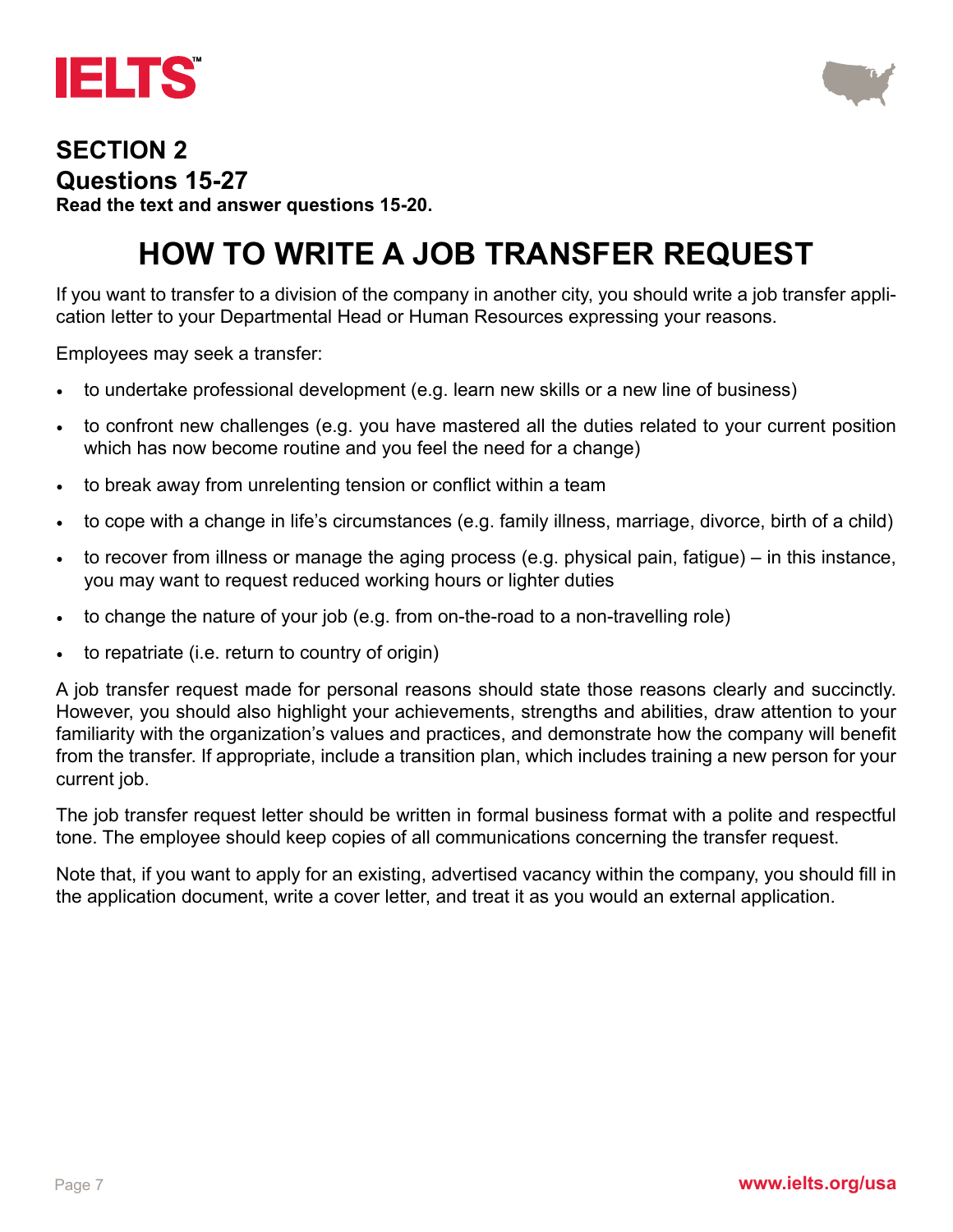



### **Questions 15–20**

Complete the notes below. Complete the summary using the list of words, A–L, below. Write the correct letter, A–L, in boxes 15–20 on your answer sheet.

#### **How to request a transfer**

To get a job with a different **15** ……………….. of the firm, write a formal letter stating your reasons.

These may include professional development; adjusting to a different family **16** ………………..;

leaving a stressful work environment; ill health or old age; desire for a different type of

**17** ………………..; or repatriation.

Apart from personal reasons, you should focus on your **18** ………………..: what advantages there are for the firm, and your knowledge and understanding of company

**19** ……………….. . You may need to attach a transition plan.

If the job you would like has been advertised, you need to complete the appropriate

**20** ……………….. .

| A | emplyoment | в | company   | C | change  |
|---|------------|---|-----------|---|---------|
| D | talents    | Е | situation | E | letters |
| G | hardships  | н | evidence  |   | form    |
|   | culture    |   | conflict  |   | branch  |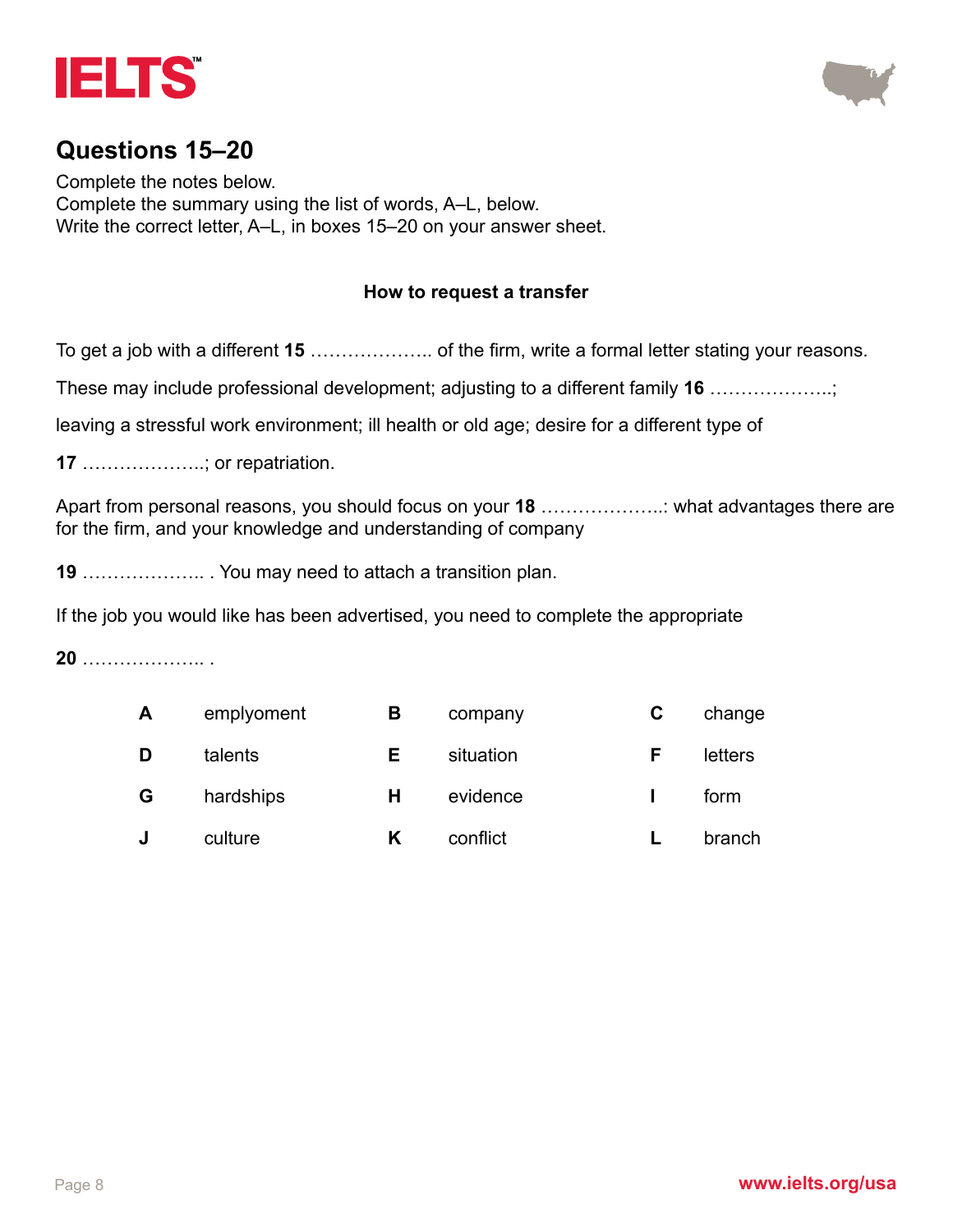



#### **SECTION 2 Questions 21-27 Read the text below and answer Questions 21–27.**

### **REDUNDANCY**

# **WHAT YOU SHOULD KNOW**

Getting laid off can be distressing and demoralizing for the employee. Two features differentiate redundancy from other grounds for termination. Firstly, the position must be justifiably superfluous to the employer's requirements and, secondly, the employee must not be at fault. Redundancy cannot be used as a means of dispensing with a poorly performing employee, or one who has been guilty of misconduct in the workplace.

Whether a position is truly redundant is a matter of business judgment for the employer. Whereas minimal modifications to a job role do not amount to grounds for redundancy, a worker who has an obsolete skill set because of the introduction of new technology, for example, can be made redundant. Sometimes the reason for redundancy is obvious to employees, such as the relocation of the business to another city or province, closing down, or selling the business; but sometimes it is less obvious, such as a takeover by another firm. A company can also make redundancies in order to operate more efficiently and cost effectively, if there are financial issues leading to downsizing or if it is no longer using a certain department, for example. In some situations, a company may decide to lay off part of its workforce because it can no longer sustain some in-house services and it wants to outsource certain business functions.

The employer must consult 'in good faith' (sincerely and honestly) with the affected workers before making the ultimate decision. Reasons for the reorganisation must be presented and workers must have an opportunity to have their say. The employer must take into account any feedback that employees provide. Where possible, the employer should weigh up the alternatives, such as transfer within the company or a reduction in hours. The final decision, however, rests with the employer. The notice period for redundancy will usually be stipulated in the original employment contract. If not, then 'reasonable notice' is required and this will depend on the circumstances, such as seniority and length of service.

In some situations, employees may wish to challenge their redundancy in court, and this must be done within 90 days of the decision. The employer must show that the redundancy was genuinely decided on commercial grounds and that there was a frank and honest consultation with the employee before the final decision was made. The business must give evidence to show that the grounds for redundancy were objective, reasonable and fair. The court will then perform its own assessment of whether the restructure was necessary.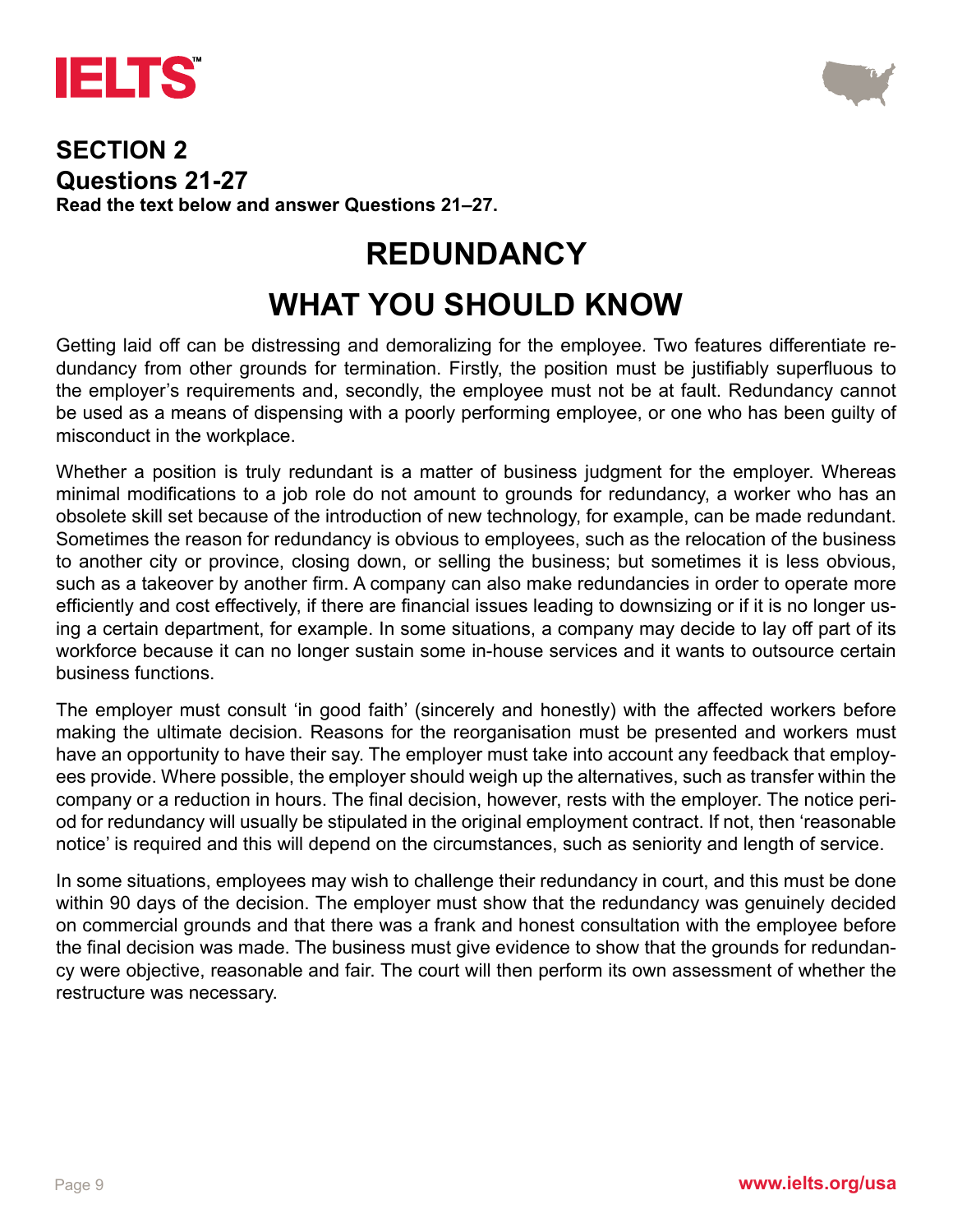



### **Questions 21–24**

Choose FOUR letters, A–H. Write the correct letters in boxes 21–24 on your answer sheet.

Which FOUR of the following are genuine reasons for redundancy?

- **A** the company moves to a new place
- **B** the company wants to hire a younger workforce
- **C** the company has recently taken on other people
- **D** the company no longer requires as many employees
- **E** the company wants to get rid of badly behaved employees
- **F** the employer contracts another firm to perform the work
- **G** the employer has no need of underperforming employees
- **H** the employer's need for a particular type of work has ceased

### **Questions 25–27**

Complete the sentences below. Choose NO MORE THAN TWO WORDS from the text for each answer. Write your answers in boxes 25–27 on your answer sheet.

- 25 The company has to consult with workers before making the final redundancy decision; it must provide reasons and consider the workers' .................... .
- 26 A period of .................... of redundancy is needed, where this is not stated in the contract.
- 27 If employees contest their redundancy, employers must provide .................... for the redundancy decision.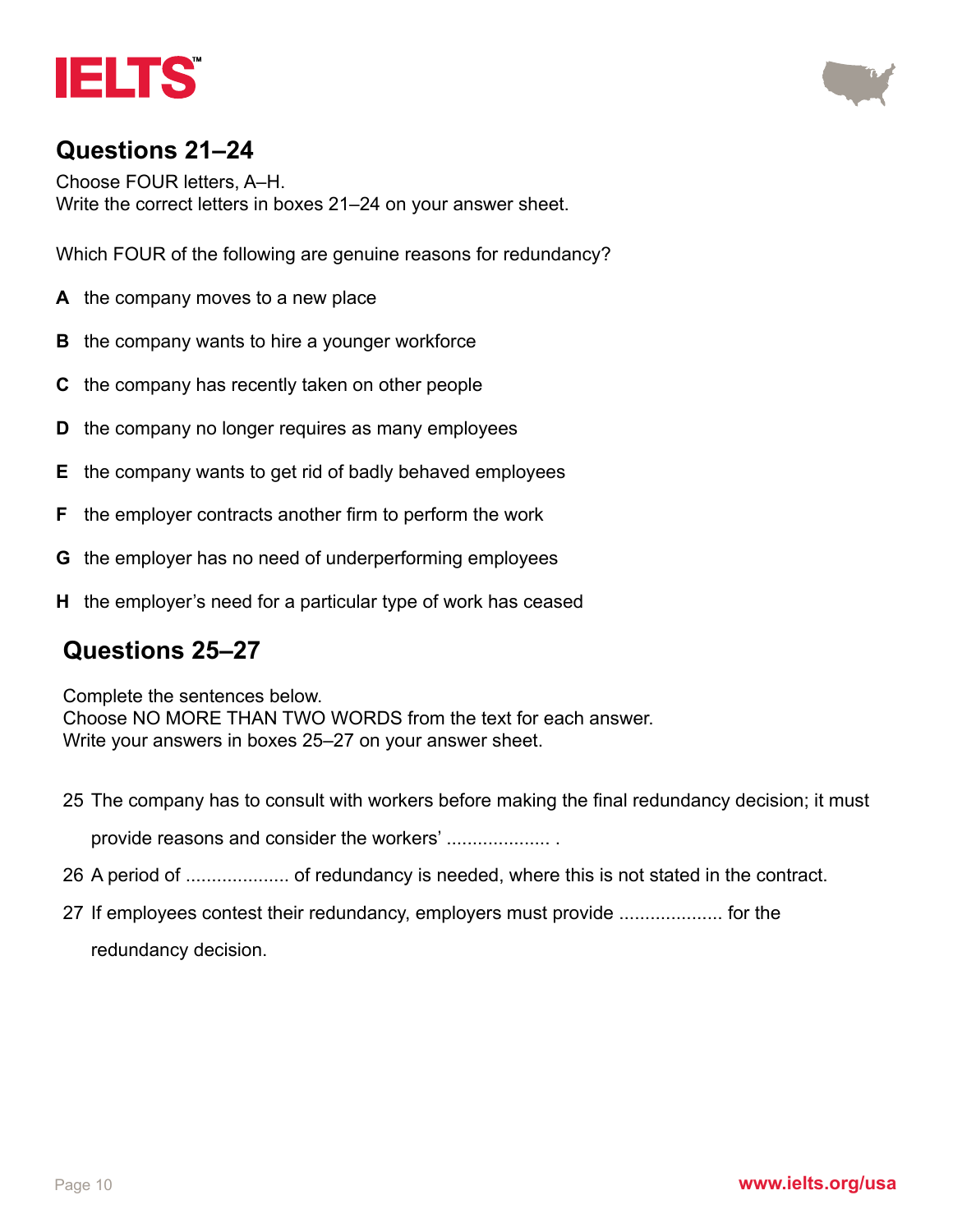



#### **SECTION 3 Questions 28–40 Read the text below and answer Questions 28–40.**

# **A BOOK REVIEW –** *DOG WILL HAVE HIS DAY* **BY FRED VARGAS (TRANSLATED BY SIAN REYNOLDS)**

This is another crime thriller from the prize-winning novelist Fred Vargas. Despite the misleading first name and Spanish surname, the author is actually a French woman – Frédérique Audoin-Rouzeau. She adopted her nom de plume from the Ava Gardner character, the Spanish dancer Maria Vargas, in the 1954 film *The Barefoot Contess*a. Although a writer of crime fiction, Frederique Audoin-Rouzeau is primarily a medieval historian and archaeologist.

Her detective books are immensely popular: over 10 million copies have been sold worldwide and they have been translated into 45 languages. She is a little mystified by her success – after all, it is just a hobby – and finds it quite amusing. As an archaeologist specialising in epidemiology, she produced the definitive study on the transmission of the bubonic plague – a book that she says "after seven years of intensive work trying to find the real vector of the plague" sold only a thousand copies. It is even more paradoxical to learn that she wrote each of her novels in three weeks flat, during her annual summer holidays. Even when she took a break from archaeology to work full-time on her fiction, the first draft was still finished within the same time frame. She uses the ensuing months to polish and tidy the prose.

Perhaps by virtue of Vargas' archaeological background, *Dog Will Have His Day* starts with a bone. It turns out to be the top joint of a woman's big toe, found by chance in Paris by Louis Kehlweiler, a former special investigator for the Ministry of Justice. He presents his find to the local police, who decline to do anything about it. However, Louis, convinced that a murder has taken place, decides to focus on finding the body to which the toe belongs.

Most of Vargas' characters are eccentrics in some way and Louis is no exception. He carries a toad named Bufo around in his pocket and consults it on matters of importance, although Louis says: "You have to keep it simple with Bufo, just basic ideas ... He can't cope with anything else. Sometimes I try a bit harder, a bit of philosophy even, to improve his mind ... He was much more stupid when I first got him." Louis recruits the assistance of Marc Vandoosler, one of the 'evangelists' of a previous novel *The Three Evangelists*. The evangelists, actually unemployed historians, share a rundown house and Marc is the medieval researcher among them. Later, another of the evangelists, Mathias, the hunter-gatherer (a prehistoric specialist), joins the undertaking.

As the bone fragment had obviously passed through a dog's digestive system, Louis' first mission is to track down the dog in question. Ringo, a pit bull, is eventually identified as the culprit and his owner is tracked to a tiny Breton fishing village. There, Marc and Louis establish that the corpse of an old woman missing her big toe had been discovered on the beach a few days earlier. The investigation takes in some interesting characters, including a collector of antique typewriters. Although initially suspecting just one murder, Louis, with the help of Marc and Mathias, manages to solve three homicides and unmask a would-be mayoral candidate who is in fact wanted for crimes against humanity dating from the Second World War.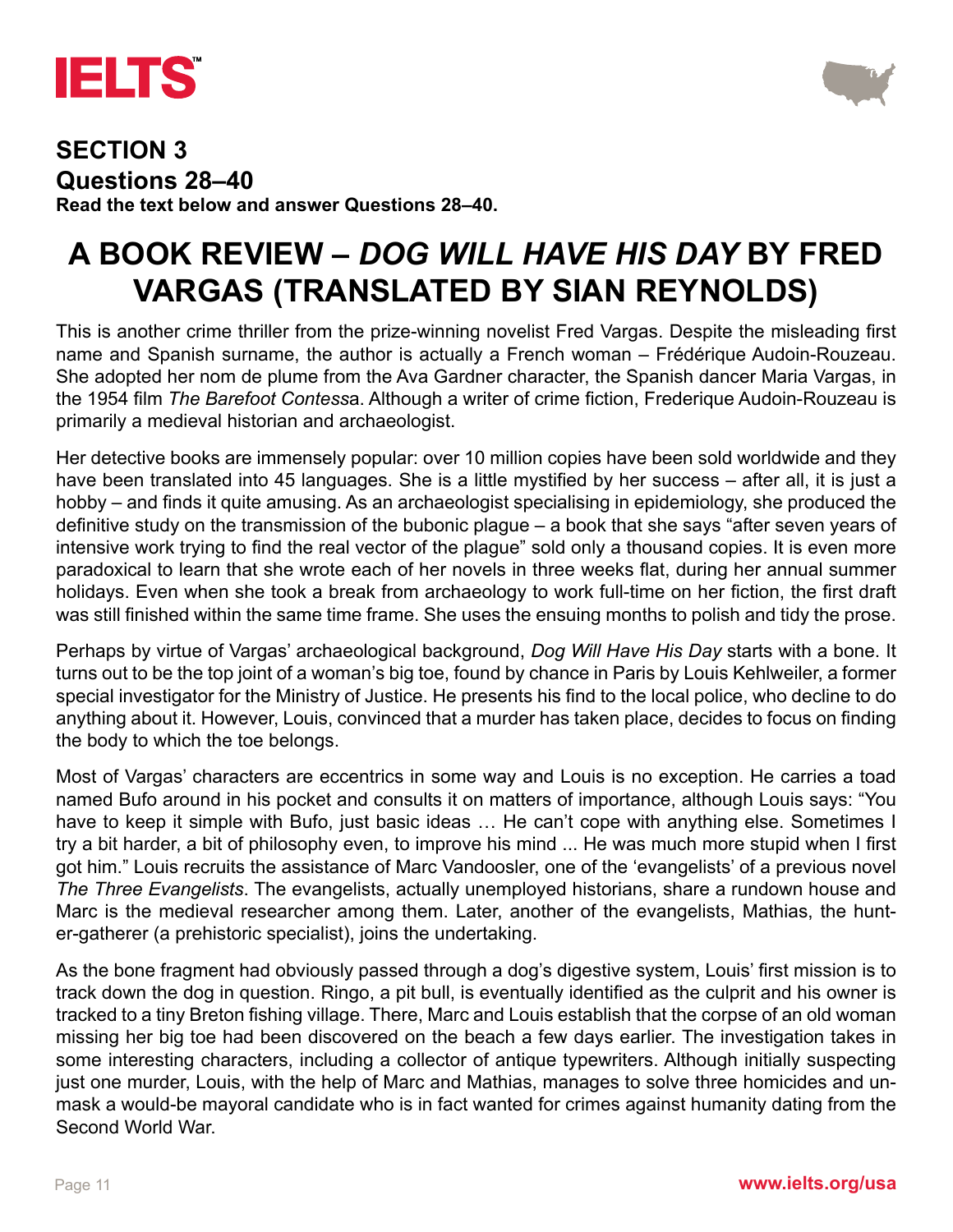



### **SECTION 3 (continued)**

As an aficionado of crime fiction, I find Vargas' prose far from conventional. It is original, enthralling and witty, occasionally whimsical and surreal, but always with a delightful simplicity. The main characters have their little catchphrases such as "I could do with a beer" (Louis) which makes them endearingly human. She has a cast of quirky provincial characters expertly portrayed; far removed from the darkly humorous, brutally violent, hard-edged Scandinavian realism which is so widely admired these days. Vargas definitely swims against the tide of realism – there is a lack of elaborate description – no detailed depictions of the meals eaten, clothes worn, music listened to or cars driven. This is enormously refreshing: frankly, how essential is it to know the make of a vehicle or the brand of beer? Unless, of course, it is inextricably linked to the unravelling of the plot.

Comparatively speaking, the plot of this book appears at first to be a little on the light side although her bizarre characters and inventiveness keep the reader well entertained. However, the story suddenly becomes convoluted towards the end and the denouement rapidly ensues, leaving the reader feeling short-changed. It is not as ingenious or inspired as *The Three Evangelists* – one of her finest novels and a hard act to follow – but the well-judged inclusion of Marc leaves the reader wanting to see more of the other two evangelists. Despite some shortcomings, it is still a brilliant read and I remain a steadfast fan.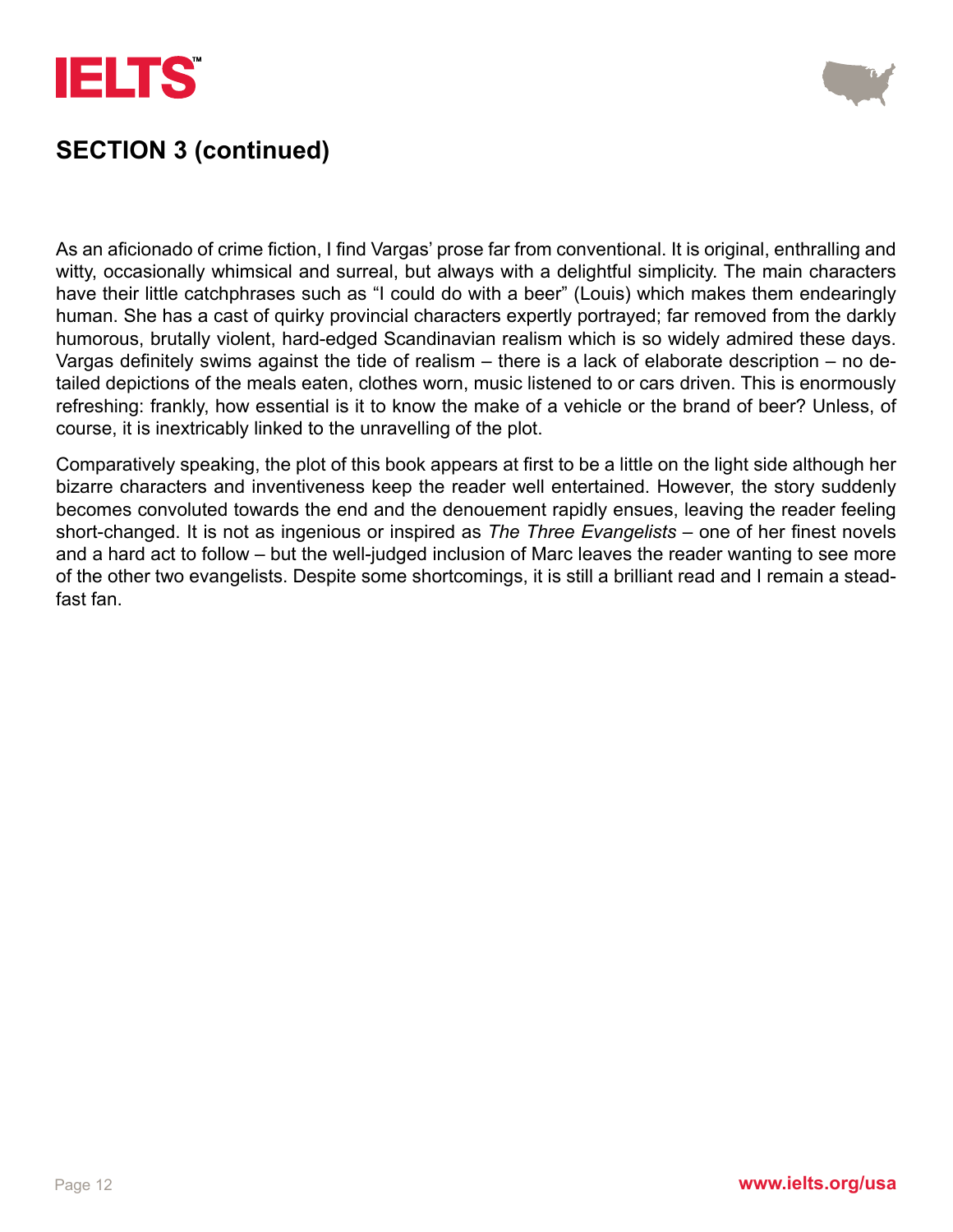



### **Questions 28–36**

Complete the summary below. Choose NO MORE THAN THREE WORDS AND/OR A NUMBER from the text for each answer. Write your answers in boxes 28–36 on your answer sheet.

Fred Vargas is the **28** …………… of Frédérique Audoin-Rouzeau. She has two main professions, and writing crime novels is her **29** …………… . She thinks it is funny that her fiction is so popular, in contrast to her academic writing, which does not sell so well. It took many years of research before she published her book about the **30** …………… whereas she can write the first draft of a detective story in just **31** ……………, although it takes quite a bit longer to correct and change the **32** ……………. .

*Dog Will Have His Day* is a story about a piece of human bone, and Louis Kehlweiler's attempts to solve a murder mystery. Kehlweller is a typical example of Vargas' heroes, many of whom are **33** …………….; in his case, he has a pet toad who he chats to regularly. He enlists the help of Marc and Mathias, both **34** …………….. who had featured as evangelists in an earlier Vargas novel. They end up in a small **35** …………… where they learn that a woman's body had recently been found on the beach. In the course of their investigation, they uncover more murders and **36** …………… a war criminal.